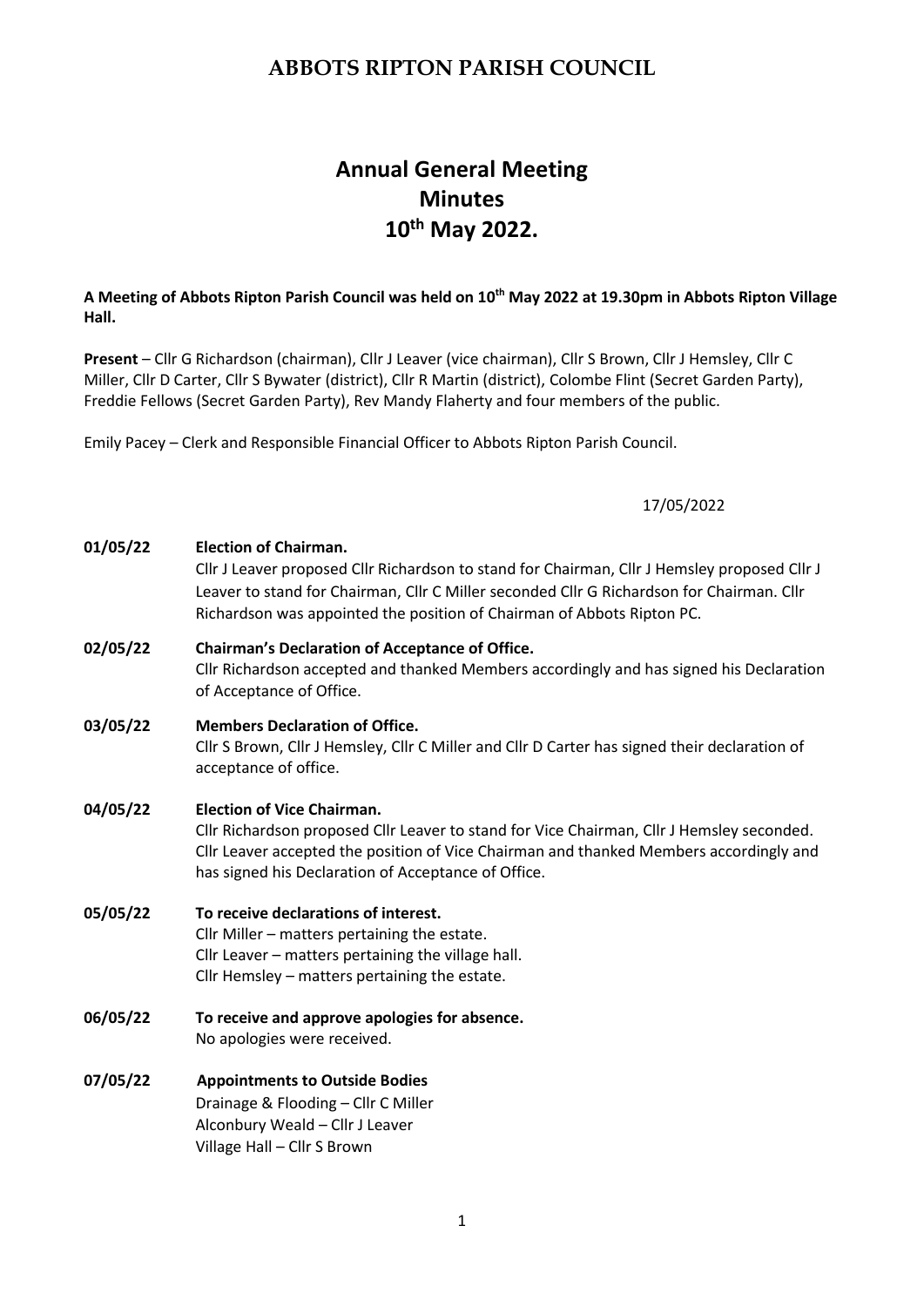Health and Safety – Cllr J Hemsley & Cllr S Brown Speed Monitors – Cllr D Carter

### **08/05/22 Public Participation.**

Members of the public raised their concerns regarding the potential residential development that lies just outside Abbots Ripton boundary near Home Farm Close. Their two main concerns are the proposed development would be situated outside the built-up area of Abbots Ripton Village and would adversely affect the existing and long-established character of the village as a conservation area and it would inevitably increase the risk of flooding. Members of the PC advised the PC can't comment on the development until a planning application has been received, however they have listened to their concerns and invite them to another PC meeting when the planning application has been received.

**09/05/22 To receive and approve the minutes of the previous meeting held on the 5 th April 2022.** All were in favour and it was **RESOLVED** to approve the minutes of the meeting held on the 5 th April 2022.

### **10/05/22 Financial Officers Report.**

Appended is a budgetary control statement for the Revenue (Precept) Account as at 06/05/2022 showing expenditure of £1,477.64 and income of £11,002.89 (includes a full year's precept income) compared with budgets, along with a bank reconciliation statement and a summary statement of reserves and funds balances.

All were in favour and it was **RESOLVED** to approve the Financials Officers Report.

#### **11/05/22 To approve accounts for payment**

| Payee                            | <b>Description</b>            | <b>Amount</b> |
|----------------------------------|-------------------------------|---------------|
|                                  |                               | £             |
| Cambridgeshire Countryside Watch | Annual membership 2022-2023   | £60.00        |
| Huntingdon DC                    | Elections - 2018              | £90.00        |
| ICO                              | Annual membership 2022-2023   | £35.00        |
| <b>Drax</b>                      | <b>Electricity bill April</b> | £66.58        |
| Clerk                            | Payroll May                   | £263.16       |
| <b>HMRC</b>                      | Payroll May                   | £65.60        |
| Little Ran                       | Donation                      | £150.00       |
|                                  |                               |               |
| <b>Total</b>                     |                               | £730.34       |

All were in favour and it was **RESOLVED** to approve the accounts for payment.

**12/05/22 Planning Application Update.** None Received **<https://publicaccess.huntingdonshire.gov.uk/online-applications/>**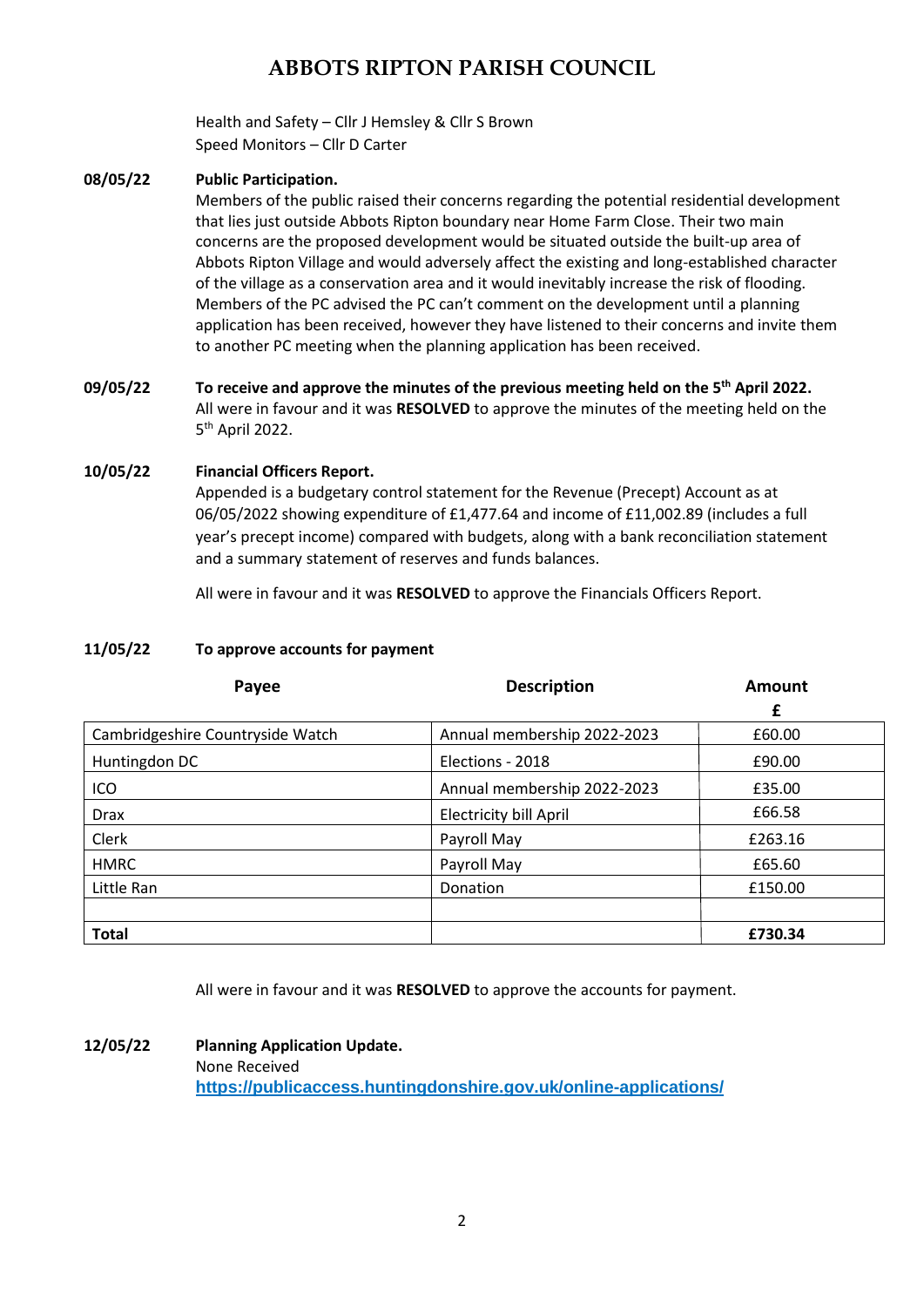#### **13/05/22 To approve the purchase of two benches for Jubilee Gardens.**

It was agreed and approved for the purchase of two benches for Jubilee Gardens, the cost of each bench is £580.00.

It was agreed and approved for the quotation of 2x slabbed base of 2.4 meters x 2.4 meters, the cost for each base is £1000.00.

**14/05/22 Correspondence and Communications.**

• A report from Colombe Flint was given regarding the Secret Garden Party (see below) –

Following a 5 year break the Secret Garden Party is due to return this summer to Grange Farm, Abbots Ripton.

The tickets for the event were sold out in minutes: many people registered for them in advance and they received a questionnaire which was used to filter undesirable attendees from those invited to purchase a ticket. Tickets were sold in pairs only to discourage groups of youths which had potential for undesirable behaviour. The demographics of the people attending are largely from socio economic groups A-C and are an older audience than in previous years- less than 600 tickets have been sold to people aged 18-21, and no under 18s are permitted. The site has reduced in size slightly and has only 2 arenas instead of the previous 3. We have a license for 32,000 people on site but we have only sold around 20,000 tickets, considerably under our maximum allowance. Otherwise, the license granted by HDC remains unchanged.

We have attended two SAG meetings with the council, Environmental health, Traffic and Emergency Services to go through our Event Management Plan plus the appendices in great detail. We will be submitting the final version on  $20<sup>th</sup>$  May but there are very few changes that have been requested.

We have a full and very thorough provision from our Security contractor; there will roving teams at all times in the surrounding villages as well as on site. The Police service have chosen to provide their policing support primarily outside of our event perimeter this time (in line with current practice) so there will be a 24hr roaming police presence in the surrounding villages also.

Sound will be monitored as per the guidance in our License and monitoring equipment will be placed in the appropriate positions in the villages as always. Traffic will be brought onto site via Jubilee Park this time in order to bypass the MBR Acres protest following guidance form Traffic Control at the council. We have ensured provision on site for getting customers through the gates and off the road quickly to minimise disruption to the road.

The Crematorium have been informed of the event.

We will be hand delivering a letter to each of the homes and businesses in Abbots Ripton, Kings Ripton, Wennington, The Raveleys and Broughton informing residents of an opportunity to purchase tickets at a greatly reduced rate. We will communicate also the opening/closing dates and times and some details of the license. There will be a dedicated concerns hotline number manned 24hrs: **01480 589206**.

We are introducing green initiatives at the event. We are only permitting traders to use compostable serve ware; all food and serve ware waste will be taken to one of only 2 depots that can do this.

Single use plastic is extremely limited: water is sold in aluminium cans and the use of reusable bottles encouraged.

We operate a litter bond scheme which encourages customers to leave no trace. Our generators run on reused cooking oil. We are investing in long term set and